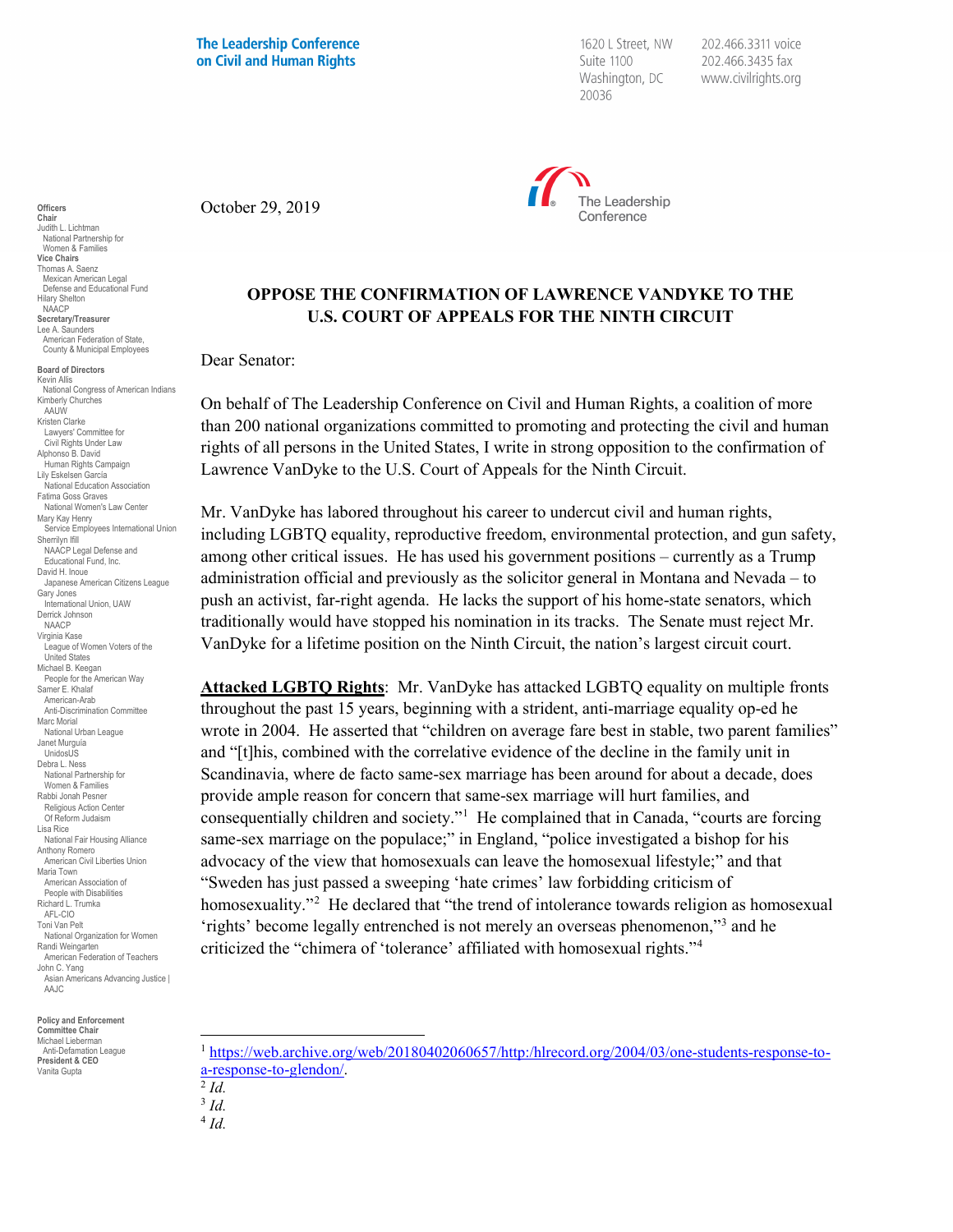October 29, 2019 Page 2 of 8



In 2010, Mr. VanDyke authored an amicus brief in the case *Christian Legal Society v. Martinez*, where he argued that college student groups had a First Amendment right to exclude LGBTQ students from membership. [5](#page-1-0) He wrote that university policies that prohibited discrimination by campus organizations were "oppressive and irrational," and "[h]owever noble its educational or nondiscrimination goals, Hastings' policy is both self-defeating and unconstitutional."[6](#page-1-1) The Supreme Court rejected that position and ruled in favor of LGBTQ students. It is telling that on his Senate questionnaire, Mr. VanDyke listed this as one of the ten most significant cases of his career.

In 2013, while serving as the Montana Solicitor General, Mr. VanDyke advocated for joining amicus briefs that attacked LGBTQ equality.<sup>[7](#page-1-2)</sup> In his brief in *Hollingsworth v. Perry*, where he defended state bans on marriage equality, Mr. VanDyke argued that "a state's decision to ratify the sexual union between a man and a woman confirms a deeply significant understanding of human relationships and encourages such unions as the standard for the human family."[8](#page-1-3) In his brief in *United States v. Windsor*, Mr. VanDyke defended the Defense of Marriage Act, which prevented the federal government from recognizing any marriages between gay or lesbian couples for the purpose of federal laws or programs, even if those couples were considered legally married by their home state. Mr. VanDyke's brief stated that "opposite-sex couples are the *only* procreative relationships that exist, which means that such couples are the only ones the government has a need to encourage."<sup>[9](#page-1-4)</sup> The Supreme Court rejected Mr. VanDyke's discriminatory arguments in both of these cases.

Mr. VanDyke also advocated for Montana to join a 2013 amicus brief in the case *Elane Photography v. Willock*, where he argued that photographers should be entitled to deny their services at wedding ceremonies of same-sex couples.[10](#page-1-5) In an internal email that has been made public via the Freedom of Information Act, Mr. VanDyke described an Alabama-led amicus brief asking the Supreme Court to rule on behalf of anti-LGBTQ photographers who had lost in the lower courts, and he wrote in bold font that "I strongly recommend we DO JOIN this brief."[11](#page-1-6) The Supreme Court denied certiorari, thus leaving in place a New Mexico Supreme Court opinion that rejected Mr. VanDyke's position.

Mr. VanDyke has represented, given speeches to, and worked as a legal intern for the homophobic Alliance Defending Freedom, an organization so extreme that it has been designated as a "hate group" by the Southern Poverty Law Center.[12](#page-1-7) The Alliance Defending Freedom has defended proposed laws to require sterilization of transgender individuals seeking to change their name and gender on their birth

<span id="page-1-0"></span><sup>5</sup> [https://afj.org/wp-content/uploads/2019/10/College-of-Hastings-Brief.pdf.](https://afj.org/wp-content/uploads/2019/10/College-of-Hastings-Brief.pdf) 6 *Id.*

<span id="page-1-2"></span><span id="page-1-1"></span><sup>7</sup> [https://afj.org/wp-content/uploads/2019/10/VanDyke-FOIA-p122-23.pdf;](https://afj.org/wp-content/uploads/2019/10/VanDyke-FOIA-p122-23.pdf) [https://afj.org/wp-](https://afj.org/wp-content/uploads/2019/10/VanDyke-FOIA-p154.pdf)

<span id="page-1-3"></span> $8$  [https://www.americanbar.org/content/dam/aba/publications/supreme\\_court\\_preview/briefs-v2/12-](https://www.americanbar.org/content/dam/aba/publications/supreme_court_preview/briefs-v2/12-144_pet_amcu_merits_soi-etal.pdf)

<span id="page-1-4"></span>[<sup>144</sup>\\_pet\\_amcu\\_merits\\_soi-etal.pdf.](https://www.americanbar.org/content/dam/aba/publications/supreme_court_preview/briefs-v2/12-144_pet_amcu_merits_soi-etal.pdf)<br>
9 [https://www.americanbar.org/content/dam/aba/publications/supreme\\_court\\_preview/briefs-v2/12-](https://www.americanbar.org/content/dam/aba/publications/supreme_court_preview/briefs-v2/12-307_resp_amcu_merits_soi-etal.pdf)<br>
307 resp amcu merits soi-etal.pdf.

<span id="page-1-6"></span><span id="page-1-5"></span>

<sup>&</sup>lt;sup>10</sup> https://www.scribd.com/document/206232554/Elane-Photogrpahy-Amicus-Brief-of-Alabama-et-al.<br>
<sup>11</sup> https://s3.amazonaws.com/s3.documentcloud.org/documents/1284252/foi-request-re-montana-solicitor-sept-<br>
2014.pdf (page 1

<span id="page-1-7"></span><sup>&</sup>lt;sup>[12](https://s3.amazonaws.com/s3.documentcloud.org/documents/1284252/foi-request-re-montana-solicitor-sept-2014.pdf)</sup> https://www.sp<u>lcenter.org/fighting-hate/extremist-files/group/alliance-defending-freedom</u>.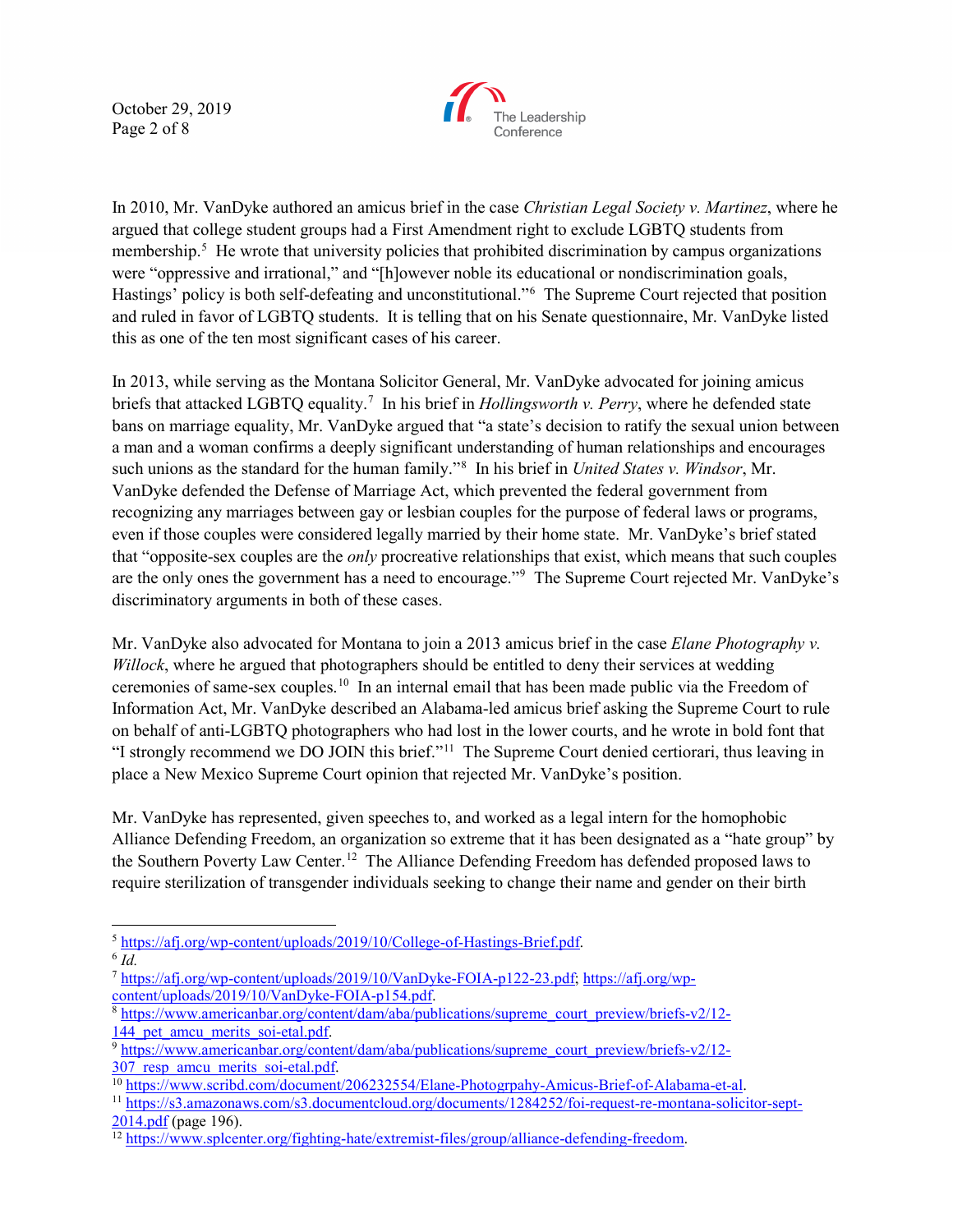October 29, 2019 Page 3 of 8



certificate, and they have defended criminalizing same-sex sexual activity.[13](#page-2-0) Mr. VanDyke's deep and lasting ties to this fringe organization demonstrate his acceptance of its radical agenda.

**Fought Against Reproductive Freedom**: Mr. VanDyke has tried to diminish reproductive rights in America. In a brief he filed in the case *Horne v. Isaacson*, he defended an Arizona law that would have banned abortions after 20 weeks, before the fetus was viable. He asked the Supreme Court to "revisit" the landmark *Roe v. Wade* decision. Mr. VanDyke wrote: "If the Ninth Circuit correctly held that its decision is compelled by this Court's precedent in *Roe v. Wade* and its progeny, should those precedents be revisited in light of the recent, compelling evidence of fetal pain and significantly increased health risk to the mother for abortions performed after twenty weeks gestational age?" The Supreme Court rejected Mr. VanDyke's certiorari petition and left the Ninth Circuit opinion striking down Arizona's law in place.

Mr. VanDyke advocated for Montana to join an amicus brief in *McCullen v. Coakley*, a case about the constitutionality of Massachusetts' buffer zone for reproductive health care clinics. The amicus brief was written on behalf of anti-abortion activists challenging the Massachusetts law. One of Mr. VanDyke's colleagues counseled against joining the brief because Montana had a nearly identical buffer zone law, writing: "Because the A.G. would be charged with defending Montana's statute if it were challenged, I recommend against joining this brief, which some will interpret as a willingness to forgo defending laws for moral or policy reasons."<sup>[14](#page-2-1)</sup> Mr. VanDyke prevailed and Montana joined the brief. The Supreme Court ultimately invalidated the Massachusetts law, but the Court rejected the sweeping arguments made in Mr. VanDyke's brief.

In another reproductive rights case, *Planned Parenthood of Montana v. State of Montana*, Mr. VanDyke defended a restrictive parental consent law that required all Montana minors under the age of 18 seeking an abortion to obtain either notarized consent from a parent, or a judicial bypass.<sup>[15](#page-2-2)</sup> Mr. VanDyuke argued that the restriction was constitutional, but a Montana state court disagreed and struck it down. The law remains enjoined and unenforceable.<sup>16</sup>

**Undermined Environmental Protections**: Mr. VanDyke has repeatedly advanced positions that would weaken environmental protections for our air and water, and would open public lands to corporate mining and fossil fuel drilling. His anti-environment views would be particularly harmful on the Ninth Circuit, whose states cover nearly three quarters of the nation's public lands and which resolves more environmental law cases than other federal circuit courts.<sup>[17](#page-2-4)</sup> A leading environmental organization – the League of Conservation Voters (LCV) – opposes Mr. VanDyke and stated the following about his troubling environmental record while serving in state government:

<span id="page-2-0"></span>13 *Id.*

<span id="page-2-1"></span><sup>&</sup>lt;sup>14</sup> [https://afj.org/wp-content/uploads/2019/10/VanDyke-FOIA-p267-281.pdf.](https://afj.org/wp-content/uploads/2019/10/VanDyke-FOIA-p267-281.pdf)<br><sup>15</sup> 2014 WL 2573512.<br><sup>16</sup> https://www.prochoiceamerica.org/state-law/montana/.

<span id="page-2-2"></span>

<span id="page-2-3"></span>

<span id="page-2-4"></span> $17$  [https://legal-planet.org/2018/01/03/the-ninth-circuit-court-of-appeals-most-important-environmental-law](https://legal-planet.org/2018/01/03/the-ninth-circuit-court-of-appeals-most-important-environmental-law-decisions-of-2017/)[decisions-of-2017/.](https://legal-planet.org/2018/01/03/the-ninth-circuit-court-of-appeals-most-important-environmental-law-decisions-of-2017/)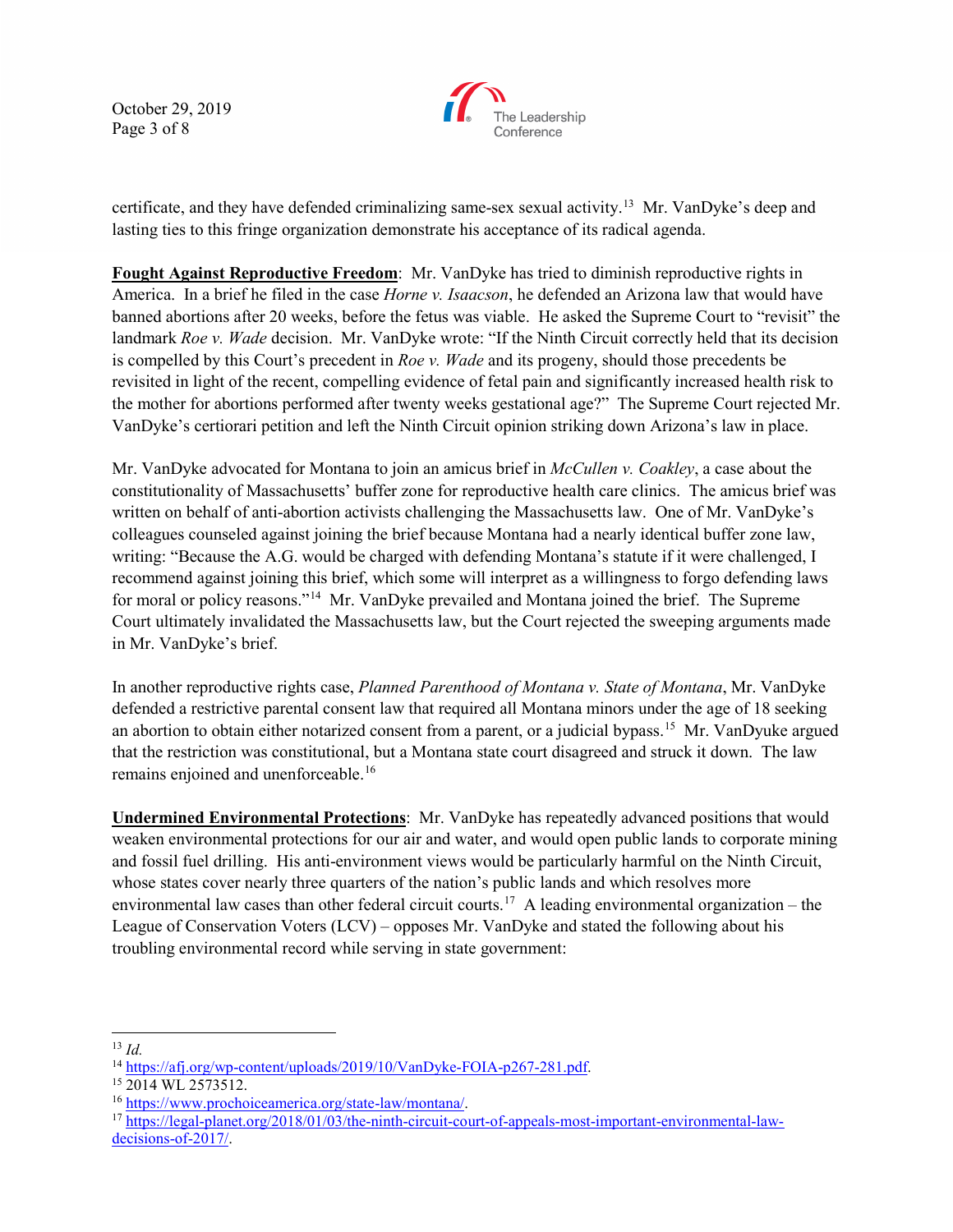October 29, 2019 Page 4 of 8



VanDyke opposed permit guidance for surface mining, which sought to prevent dangerous mining pollution from entering waterways. His brief countered that Montana and other states have sufficient rules in place and the federal government didn't have the authority to act, arguments which were rejected by the D.C. Circuit…. He joined with three mining companies opposing bipartisan efforts to protect sage-grouse habitats, which importantly prevented the need to list the sage-grouse as an endangered species…. [H]e aggressively opposed efforts to protect water and air quality; VanDyke challenged the proposed Clean Water Rule, despite it being an important step forward for restoring the true scope of the Clean Water Act and protecting our nation's waterways. He also sided with a major coal mine operator in a lawsuit to slow implementation of the Clean Air Act, opposed the EPA's Clean Power Plan to address climate change, and opposed the protection of one million acres of Grand Canyon watershed from the harms of uranium mining.<sup>[18](#page-3-0)</sup>

For the past year, Mr. VanDyke has served as a high-level official in the Trump Justice Department, and he has continued his assault on environmental protection. According to LCV: "As one of the lead attorneys for the Justice Department's Environment and Natural Resources Division, VanDyke defended the dirty and dangerous Keystone XL pipeline, and argued for the repeal of a 2015 rule designed to protect water, wildlife and public health from the harmful effects of hydraulic fracturing on federal and tribal lands. He repeatedly defended the federal government's failure to consider the impact of drilling before issuing permits...."<sup>[19](#page-3-1)</sup> Mr. VanDyke has a clear, anti-environmental agenda, and he would be incapable of serving as a fair and impartial arbiter in environmental disputes.

**Supporter of NRA Agenda**: Mr. VanDyke has been a longtime member of the National Rifle Association (NRA), which has engaged in a massive lobbying campaign over the years to oppose common-sense gun safety laws. Mr. VanDyke is also a member of the International Defensive Pistol Association and the Western Nevada Pistol League, for which he serves as treasurer. In an email made public through the Freedom of Information Act, Mr. VanDyke urged Montana to join an amicus brief opposing a federal law that banned people under the age of 21 from purchasing handguns. He wrote: "I'm not sure I agree with the strategy of bringing this case to the SCOTUS, but I think we want to be on record as on the side of gun rights (and the NRA)."[20](#page-3-2) In another case, in which Mr. VanDyke defended a Montana law that said firearms made in Montana were beyond the scope of Congress's Commerce Clause power, he acknowledged: "I'm having trouble coming up with any plausible (much less good) arguments of how to get around *Raich*. I'd like to make some sort of cooperative federalism argument that when a state passes a law cordoning off certain intrastate activities, that triggers some sort of heightened scrutiny. But I don't know if that passes the straight-face test."<sup>[21](#page-3-3)</sup>

**Other Extreme Litigation**: Mr. VanDyke has participated in many other cases that attempted to hinder civil and human rights in America. For example:

<span id="page-3-0"></span> <sup>18</sup> [https://www.lcv.org/wp-content/uploads/2019/10/LCV-Letter-Opposing-nomination-of-Lawrence-VanDyke-to](https://www.lcv.org/wp-content/uploads/2019/10/LCV-Letter-Opposing-nomination-of-Lawrence-VanDyke-to-the-United-States-Court-of-Appeals-for-the-Ninth-Circuit.pdf)[the-United-States-Court-of-Appeals-for-the-Ninth-Circuit.pdf.](https://www.lcv.org/wp-content/uploads/2019/10/LCV-Letter-Opposing-nomination-of-Lawrence-VanDyke-to-the-United-States-Court-of-Appeals-for-the-Ninth-Circuit.pdf) (citations omitted)

<span id="page-3-2"></span><span id="page-3-1"></span><sup>&</sup>lt;sup>19</sup> *Id.* (citations omitted)<br><sup>20</sup> https://afj.org/wp-content/uploads/2019/10/VanDyke-FOIA-p81.pdf.

<span id="page-3-3"></span> $^{21}$  [https://afj.org/wp-content/uploads/2019/10/VanDyke-FOIA-p319-20.pdf.](https://afj.org/wp-content/uploads/2019/10/VanDyke-FOIA-p319-20.pdf)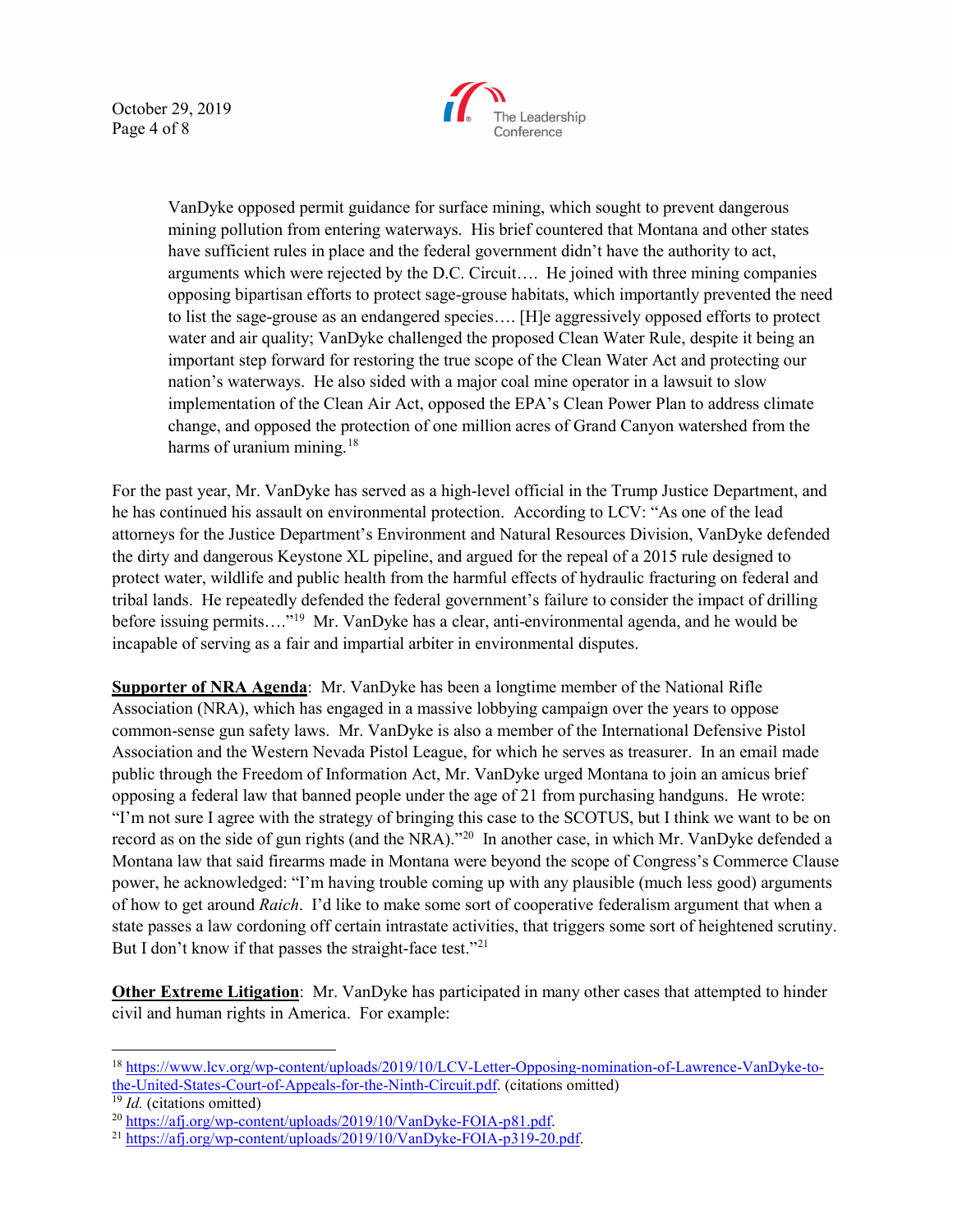October 29, 2019 Page 5 of 8



- Mr. VanDyke served as lead counsel in a challenge to the legality of an Obama administration rule that would have increased eligibility for employees to receive overtime pay under the Fair Labor Standards Act.<sup>[22](#page-4-0)</sup>
- He worked on litigation challenging the Obama administration's expansion of the Deferred Action for Childhood Arrivals (DACA) program, and he has supported the Trump administration's efforts to withhold federal funding for jurisdictions that choose to protect vulnerable immigrant communities.<sup>23</sup>
- Mr. VanDyke wrote a brief asking the Supreme Court to overturn a Ninth Circuit decision that granted critical water rights to the Agua Caliente Band of Cahuilla Indians, whose reservation is located in the southern California desert.<sup>[24](#page-4-2)</sup> The Supreme Court denied certiorari and rejected Mr. VanDyke's effort to deny the Indian tribe of its groundwater rights.

**Other Indicia of Far-Right Ideology**: Mr. VanDyke's extreme, right-wing activism is further demonstrated by the following:

- In an unsuccessful campaign for the Montana Supreme Court in 2014, Mr. VanDyke was the beneficiary of  $$640,000$  from right-wing special interests including the Koch brothers.<sup>[25](#page-4-3)</sup> Mr. VanDyke justified this unprecedented level of funding (in a Montana judicial election) by claiming it was the only way he could prevail against what he called "the trial lawyer money machine."<sup>[26](#page-4-4)</sup> Montana trial lawyers spent far less money in this campaign than extreme, rightwing groups.<sup>27</sup> Mr. VanDyke was publicly opposed by six retired state supreme court justices, and one of them, Justice Terry Trieweiler, said "VanDyke's election would totally shift the balance on the court in the direction of right-wing activism in total service of the corporate agenda. Environmental laws, consumer protection laws and labor laws are all at risk." $^{28}$  $^{28}$  $^{28}$
- Mr. VanDyke has been a member of the ultraconservative Federalist Society since 2005, and he has served on that organization's Religious Liberties Practice Group Executive Committee, Federalism & Separation of Powers Practice Group Executive Committee, and its State & Local Government Working Group's Regulatory Transparency Project.<sup>[29](#page-4-7)</sup> A Federalist Society official referred to Mr. VanDyke as a "long-time Federalist Society sympathizer."<sup>[30](#page-4-8)</sup> This out-of-the-

<span id="page-4-0"></span><sup>&</sup>lt;sup>22</sup> Lawrence VanDyke, Questionnaire for Judicial Nominees, Senate Judiciary Committee.

<span id="page-4-1"></span><sup>&</sup>lt;sup>23</sup> https://www.lcv.org/wp-content/uploads/2019/10/LCV-Letter-Opposing-nomination-of-Lawrence-VanDyke-to-<br>the-United-States-Court-of-Appeals-for-the-Ninth-Circuit.pdf.

<span id="page-4-2"></span> $\frac{1}{24}$  [https://afj.org/wp-content/uploads/2019/10/Coachella-Valley-Water-Dist.-v-Agua-Caliente-Band-of-Ca.pdf.](https://afj.org/wp-content/uploads/2019/10/Coachella-Valley-Water-Dist.-v-Agua-Caliente-Band-of-Ca.pdf)<br>
25 https://www.nytimes.com/2014/11/03/us/montana-judicial-race-joins-big-money-fray.html.<br>
26 *Id.* 

<span id="page-4-3"></span>

<span id="page-4-4"></span>

<span id="page-4-5"></span><sup>27</sup> *Id.*

<span id="page-4-6"></span><sup>&</sup>lt;sup>28</sup> https://www.bozemandailychronicle.com/news/politics/ex-justices-say-candidate-for-supreme-court-a-corporate-<br>puppet/article 0e4fc104-558d-11e4-8401-636fb002328c.html.

<span id="page-4-7"></span> $\frac{1}{29}$  Lawrence VanDyke, Questionnaire for Judicial Nominees, Senate Judiciary Committee.

<span id="page-4-8"></span><sup>30</sup> [https://afj.org/wp-content/uploads/2019/10/VanDyke-FOIA-p319-20.pdf.](https://afj.org/wp-content/uploads/2019/10/VanDyke-FOIA-p319-20.pdf)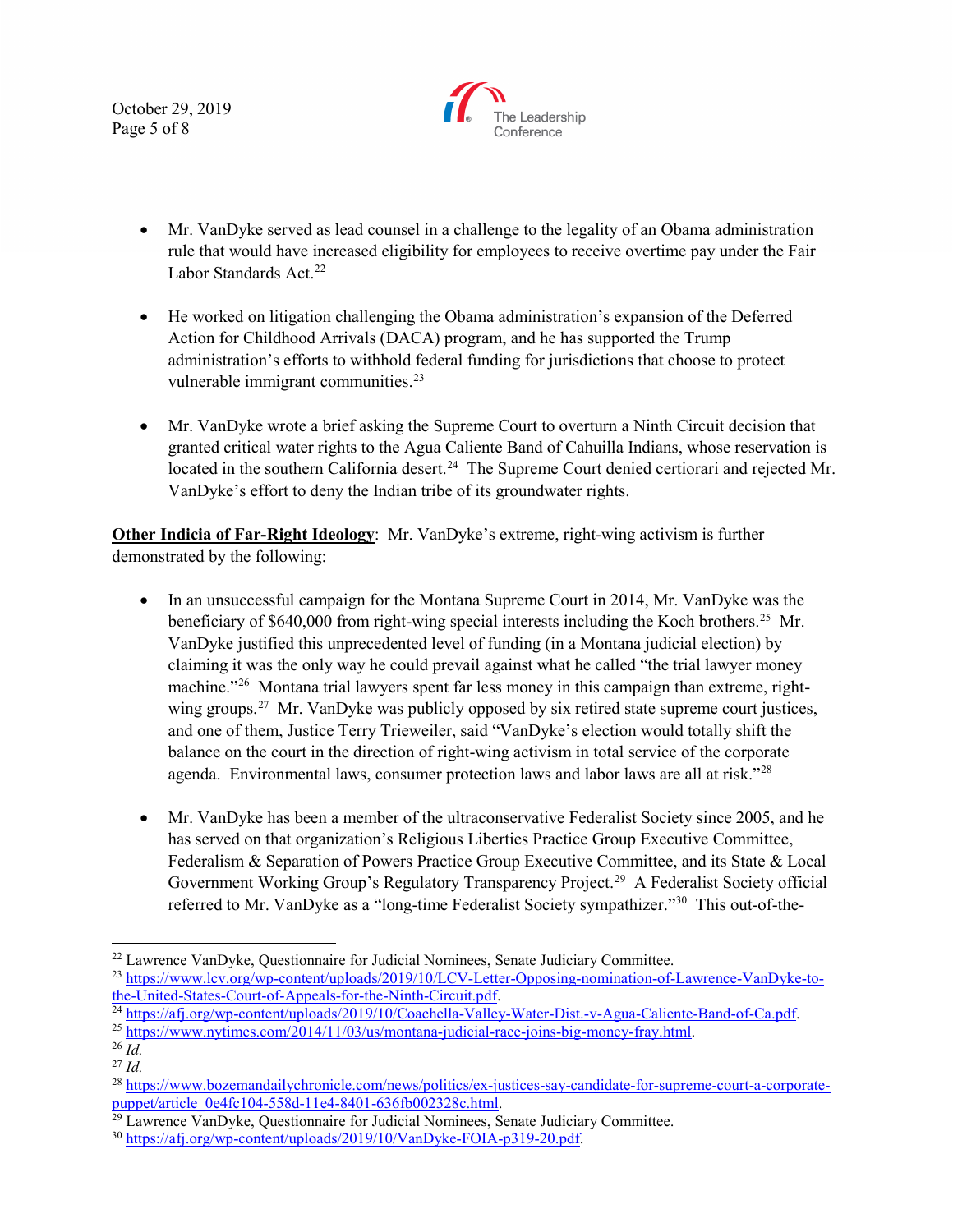October 29, 2019 Page 6 of 8



mainstream organization represents a sliver of America's legal profession – just four percent – yet more than 80 percent of President Trump's circuit court nominees and nearly half of his district court nominees are Federalist Society members.

- Mr. VanDyke has written letters of support to the Senate for many of President Trump's most extreme and ideological nominees: J. Campbell Barker, Andrew Brasher, Stuart Duncan, Britt Grant, Eric Murphy, Andrew Oldham, Lee Rudofsky, and Patrick Wyrick. Like these nominees – all of whom The Leadership Conference opposed – Mr. VanDyke has an obvious ideological bias and would not be capable of serving as a neutral, fair-minded jurist.
- Mr. VanDyke served as a law clerk for one of the most ideologically extreme federal judges in the United States: Judge Janice Rogers Brown of the D.C. Circuit. As The Leadership Conference explained in opposing Judge Brown's nomination in 2005: "Brown's record as a California Supreme Court justice demonstrates a strong, persistent, and disturbing hostility toward affirmative action, civil rights, the rights of individuals with disabilities, workers' rights, and the fairness of the criminal justice system."[31](#page-5-0)
- Mr. VanDyke has criticized fair chance hiring policies, which have a disparate impact against job applicants of color. He wrote: "The so-called 'ban the box' movement is another example of burdensome, if well-meaning, regulations. To help individuals with a criminal background reenter the workforce, these rules prohibit employers from inquiring about criminal history until after extending an offer. While employers are allowed to rescind an offer upon learning about a past conviction that may call into question an applicant's capacity to do the job in question, these jurisdictions often make it procedurally difficult to withdraw an offer – even where there is good reason."[32](#page-5-1)
- Mr. VanDyke published a law review article in which he defended the teaching of "intelligent" design" (ID) in public schools. ID is a rejection of science-based evolution and a variant of creationism. Federal courts have held that neither creationism nor ID can be taught in public school science classes.<sup>[33](#page-5-2)</sup> Mr. VanDyke was strongly criticized for the views and statements advanced in his article. A law school professor wrote that Mr. VanDyke's article "is riddled with factual errors and misleading innuendo from start to finish" and "I trust he has no intention of entering law teaching: scholarly fraud is, I fear, an inauspicious beginning for an aspiring law teacher. And let none of the many law professors who are readers of this site be mistaken: Mr. VanDyke has perpetrated (intentionally or otherwise) a scholarly fraud…."[34](#page-5-3)
- Mr. VanDyke received a degree from Bear Valley Bible Institute, an unaccredited institution that openly discriminates against women students. The Institute's online FAQ document posts the

- <span id="page-5-2"></span>
- <span id="page-5-1"></span><span id="page-5-0"></span><sup>31</sup> https://civilrights.org/resource/oppose-the-confirmation-of-janice-rogers-brown/<br><sup>32</sup> https://regproject.org/wp-content/uploads/RTP-State-and-Local-Working-Group-Paper-Regulatory-Thicket.pdf<br><sup>33</sup> https://www.adl.org/s

<span id="page-5-3"></span><sup>&</sup>lt;sup>34</sup> https://leiterreports.typepad.com/blog/2004/03/harvard\_law\_rev.html.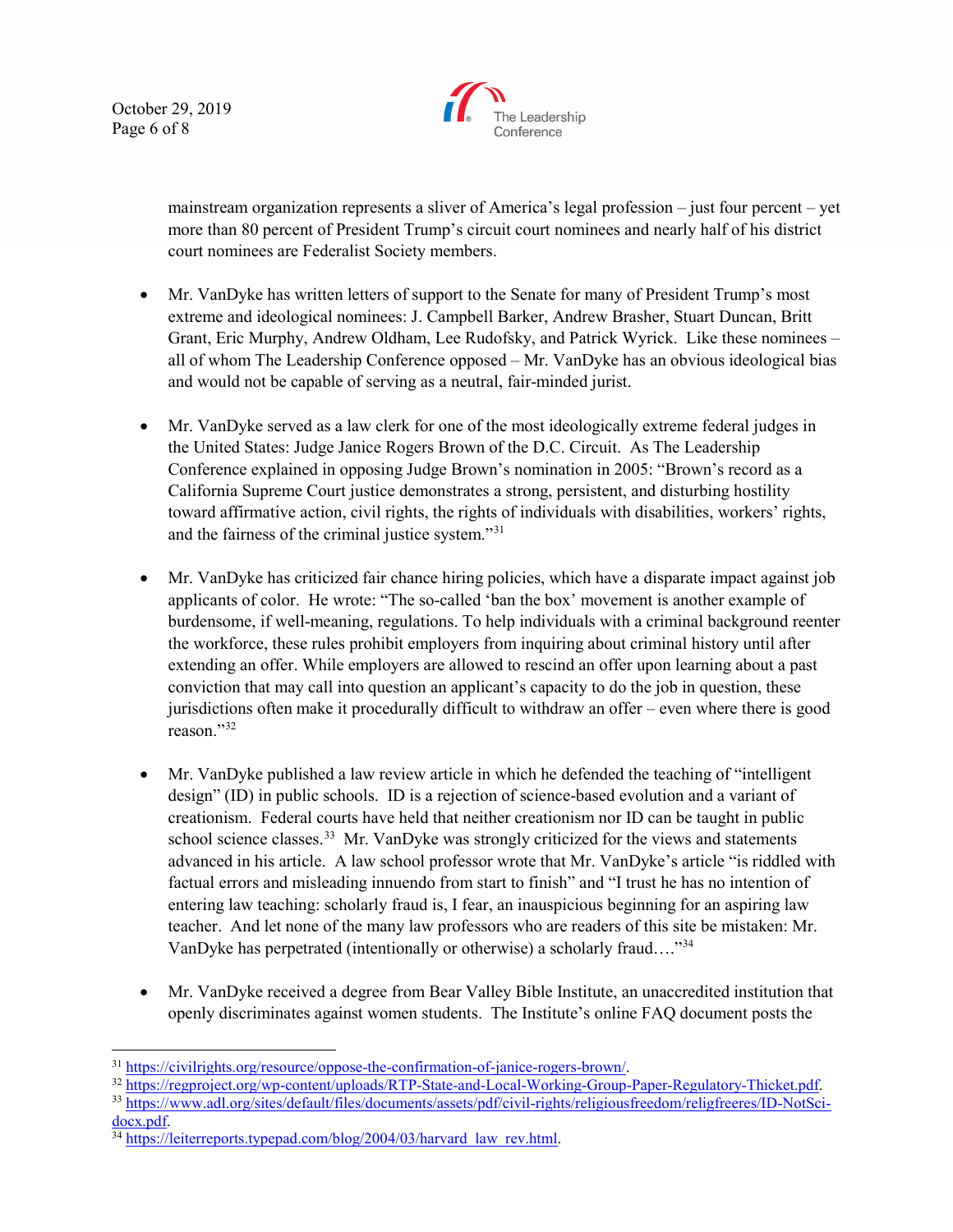October 29, 2019 Page 7 of 8



following: "Can women attend your two-year program and receive a degree? Yes. However, it is important to note that our program is design [sic] to train preachers. This obviously poses a number of problems for women in our program as we do not allow women to take classes in public speaking (with men present) and preaching."[35](#page-6-0) Elsewhere on its website, the Institute states: "It is not a part of God's plan for women to assume leadership roles in the assemblies of His church. Based on the teachings of 1 Timothy 2:8-15 and 1 Corinthians 14:34-35, both men and women have divinely specified functions. Those functions include the men leading the worship and the women assuming a submissive position (1 Tim. 2:12)."<sup>[36](#page-6-1)</sup>

**Temperament Concerns**: Internal emails from 2014 that were made publicly available via the Freedom of Information Act reveal that Mr. VanDyke acted unprofessionally while serving as the Montana Solicitor General. One of his colleagues, Michael Black, sent an email that said: "Ever since he has arrived, Mr. VanDyke has been arrogant and disrespectful to others, both in and outside of this office. He does not have the skills to perform, nor desire to learn how to perform, the work of a lawyer."<sup>[37](#page-6-2)</sup> A colleague responded: "your frustration does not exceed ours."[38](#page-6-3) Mr. Black also wrote about Mr. VanDyke: "He's a charlatan as far as I'm concerned, and his use of this office in an attempt to bolster his qualifications is not appropriate."[39](#page-6-4)

**Lack of Home-State Senator Support**: The Ninth Circuit seat to which Mr. VanDyke has been nominated is based in Nevada. Mr. VanDyke doesn't live in Nevada and practiced law there for only four years, while serving as the Nevada Solicitor General. During that time period he was criticized for his lack of commitment to practicing law in Nevada, and as one news article noted: "Nevada's chief attorney continues to practice law despite not having taken the state bar and the expiration of his two-year temporary license."<sup>40</sup> Due to his lack of Nevada connections – as well as his extreme record – Mr. VanDyke is opposed by Senators Cortez Masto and Rosen, the Nevada senators.<sup>41</sup> Nominating an individual for a federal judgeship over the objections of home-state senators (reflected by their decision not to return the "blue slip" of approval to the Senate Judiciary Committee) departs from a century-old Senate tradition and subverts the Constitution's advice and consent process. As former Senator Hatch observed in 2014: "Weakening or eliminating the blue slip process would sweep aside the last remaining check on the president's judicial appointment power. Anyone serious about the Senate's 'advice and consent' role knows how disastrous such a move would be."<sup>[42](#page-6-7)</sup> This institutional check has never been more important than today, with a president who undermines the legitimacy of judges and their rulings, and who prioritizes personal loyalty over fidelity to the law.

<span id="page-6-2"></span><span id="page-6-1"></span>

<span id="page-6-0"></span><sup>&</sup>lt;sup>35</sup> https://www.wetrainpreachers.com/two-year-faq.<br><sup>36</sup> [https://www.wetrainpreachers.com/doctrinal-statement.](https://www.wetrainpreachers.com/doctrinal-statement)<br><sup>37</sup> [https://s3.amazonaws.com/s3.documentcloud.org/documents/1284252/foi-request-re-montana-solicitor-sept-](https://s3.amazonaws.com/s3.documentcloud.org/documents/1284252/foi-request-re-montana-solicitor-sept-2014.pdf)

[<sup>2014.</sup>pdf](https://s3.amazonaws.com/s3.documentcloud.org/documents/1284252/foi-request-re-montana-solicitor-sept-2014.pdf) (page 667).

<span id="page-6-3"></span>

<sup>&</sup>lt;sup>38</sup> *Id.* (page 666).<br><sup>39</sup> https://afj.org/wp-content/uploads/2019/10/Former-colleague-criticizes-VanDyke s-qualifications-fo.pdf.

<span id="page-6-6"></span><span id="page-6-5"></span><span id="page-6-4"></span><sup>&</sup>lt;sup>40</sup> [https://thenevadaindependent.com/article/nevada-solicitor-generals-ability-practice-law-doubt.](https://thenevadaindependent.com/article/nevada-solicitor-generals-ability-practice-law-doubt)<br><sup>41</sup> [https://www.rosen.senate.gov/rosen-cortez-masto-statement-white-house-announcement-ninth-circuit-nomination.](https://www.rosen.senate.gov/rosen-cortez-masto-statement-white-house-announcement-ninth-circuit-nomination)<br><sup>42</sup> htt

<span id="page-6-7"></span>